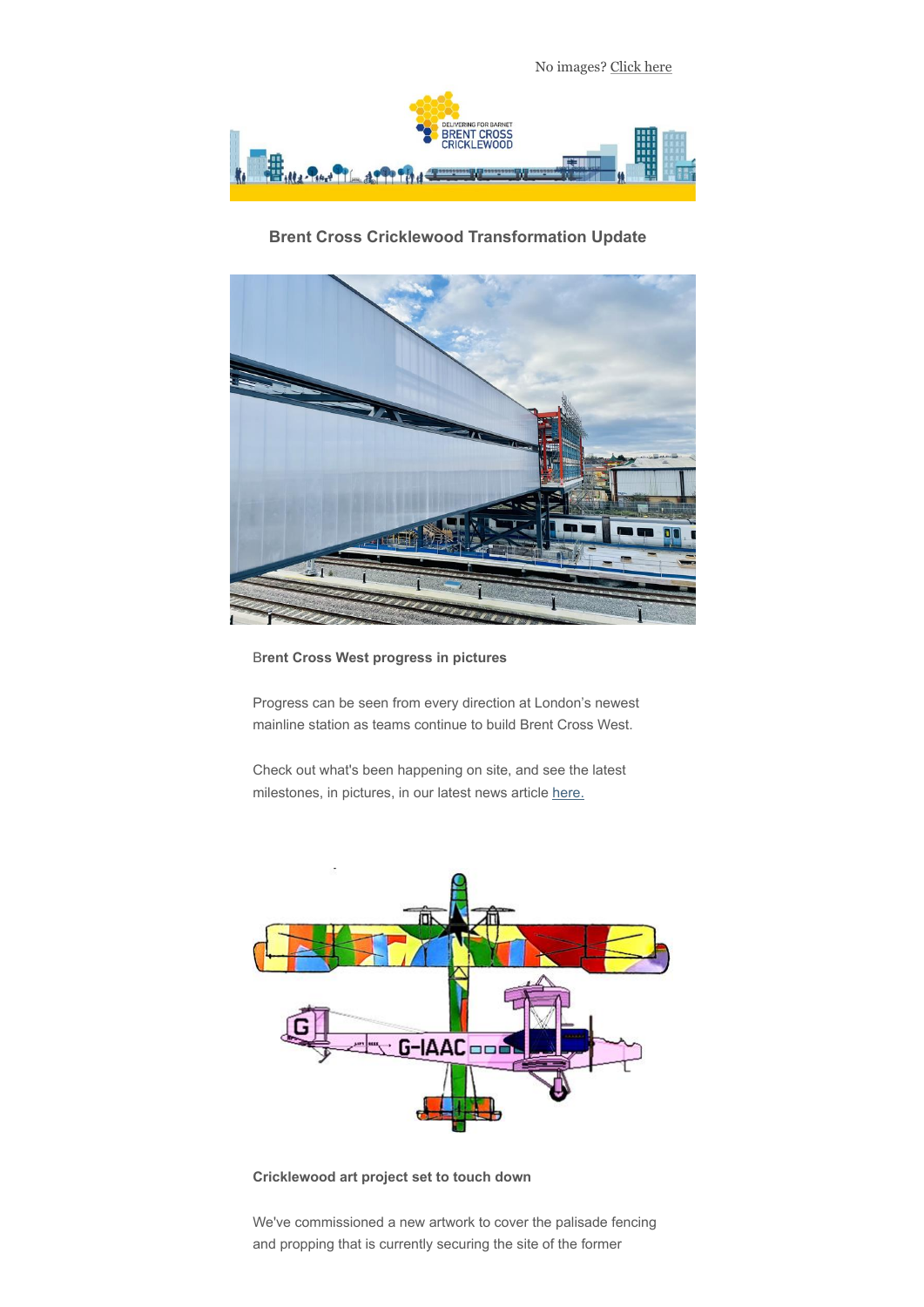pharmacy at 164 – 168 Cricklewood Broadway. It will take inspiration from the vibrant history of the area and we want you to be involved. Pick up a free creative worksheet at **Ashford Place** or The Visitor Pavilion (Claremont Way, NW2), and show us how you'd dress up your own personal plane. Read more about project [here](https://brentcrossthameslink.createsend1.com/t/d-l-auiijjd-l-t/).

#### **Celebrating Cricklewood's Town Heroes**

Have you seen Cricklewood's Town Centre Heroes exhibition?

The Barnet Council project, with the theme "Not all heroes wear capes", is part of the Discover Barnet campaign.

Read the inspiring stories of our local heroes [online](https://brentcrossthameslink.createsend1.com/t/d-l-auiijjd-l-i/) or check out the exhibition trail at The Co-Op at the A5 Junction on Cricklewood Lane, and Bifulco and Junction Café on Cricklewood Lane, NW2 2DX.